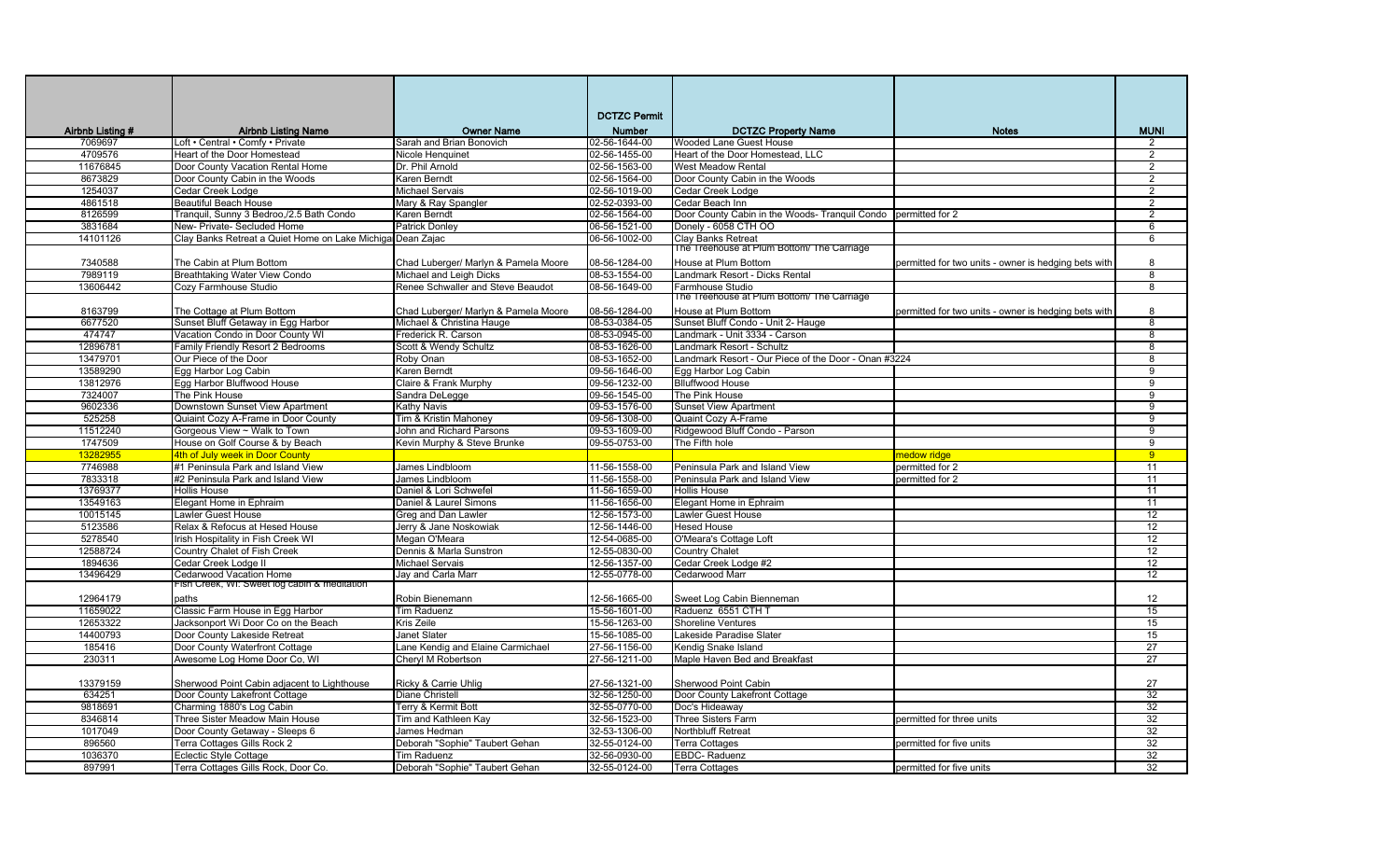|                  |                                               |                                        | <b>DCTZC Permit</b> |                                          |                                                     |             |
|------------------|-----------------------------------------------|----------------------------------------|---------------------|------------------------------------------|-----------------------------------------------------|-------------|
| Airbnb Listing # | <b>Airbnb Listing Name</b>                    | <b>Owner Name</b>                      | Number              | <b>DCTZC Property Name</b>               | <b>Notes</b>                                        | <b>MUNI</b> |
| 2336212          | Terra Cottages Gills Rock, Door Co.           | Deborah "Sophie" Taubert Gehan         | 32-55-0124-00       | <b>Terra Cottages</b>                    | permitted for five units                            | 32          |
| 8282578          | The Cottage on Cottage Rd                     | Mark and Kari Speltz                   | 32-56-1560-00       | The Cottage on Cottage Road              |                                                     | 32          |
| 3904298          | Tree Tops Delight II                          | Eileen and Geordge True                | 32-56-1331-00       | Tree Top Delight - True                  | permitted for two units                             | 32          |
| 1300502          | Treetops Delight in Northern Door             | Eileen and Geordge True                | 32-56-1331-00       | Tree Top Delight - True                  | Permitted for two units                             | 32          |
|                  | Shoreline Resort-Condominiums 3rd Floor       |                                        |                     |                                          |                                                     |             |
| 13597414         | Waterview                                     | Rockton Shoreline, LLC                 | 32-51-0796-00       | Shoreline Resort & Condos                |                                                     | 32          |
| 14277383         | <b>Beautiful Door County Condo</b>            | Rockton Shoreline, LLC                 | 32-51-0796-00       | Shoreline Resort & Condos                |                                                     | 32          |
| 1807644          | First Floor with Forest View                  | Loren & Helen Fandrei                  | 32-56-1341-00       | Granpa's House Rental Door Co WI         |                                                     | 32          |
| 896385           | Sunny Cottage in Ellson Bay                   | Deborah "Sophie" Taubert Gehan         | 32-55-0124-00       | <b>Terra Cottages</b>                    | permitted for five units                            | 32          |
| 6383182          | Nor Dor Escape                                | Benjamin Piller                        | 32-56-1418-00       | Piller-Gill Rock                         |                                                     | 32          |
| 12034716         | Fleetwing Cottage on Garrett Bay              | Mary Ann Rademacher                    | 32-55-0455-00       | Fleetwing                                |                                                     | 32          |
| 12173811         | The Chalet on Garret Bay                      | Mary Ann Rademacher                    | 32-56-1606-00       | Chalet, The                              |                                                     | 32          |
| 6795558          | <b>Summer Sleeping House</b>                  | Tim and Kathleen Kay                   | 32-56-1523-00       | Three Sisters Farm                       | permnitted for 3                                    | 32          |
| 13368133         | Delightful 2 Bdrm B&B                         | Kathleen Schmidt                       | 32-54-1638-00       | Hummingbird B&B                          |                                                     | 32          |
| 4860774          | Huge House on Glidden Drive                   | Mary & Ray Spangler                    | 33-56-0400-00       | Mary's Beach House                       |                                                     | 33          |
| 3047435          | Cottage on Lake in State Park                 | Barb & Gil Hoffman                     | 33-56-1429-00       | Cottage on Lake                          |                                                     | 33          |
| 12323917         | Woodsy Retreat on Lake Michigan               | Joan Shiels                            | 33-56-1627-00       | Woodsy Retreat on Lake Michigan          |                                                     | 33          |
| 13328872         | Door County Dream House                       | Fred Suchy                             | 33-56-0695-00       | Door County Dream Home                   |                                                     | 33          |
| 14511904         | Private country living in a scenic ranch home | <b>Connie Rockwell</b>                 |                     |                                          |                                                     | 33          |
| 13922784         | <b>Graybird Manor</b>                         |                                        |                     |                                          |                                                     | 34          |
| 2613362          | The Cotter Cottage                            | <b>Brandon Cotter</b>                  | 34-56-1371-00       | The Cotter Cottage                       |                                                     | 34          |
| 13111748         | Condo at Highland Greens                      | Sarah George                           | 34-53-1039-00       | George's Getaway                         |                                                     | 34          |
| 12672427         | Beach view waterfront park access!            | Dawn and Walter Nawrot                 | 34-56-1620-00       | Parkview Drive - Nawrot                  |                                                     | 34          |
| 1095333          | A City Cottage in the Heart of Town           | Kelly Avenson & Elliot Goettelman      | 35-56-1651-00       | City Cottage, The                        |                                                     | 35          |
| 10732512         | Private BR/BA, FRPLCE, Historic B&B           | Dennis Statz                           | 35-52-0856-00       | White Lace Inn                           | permitted for eighteen - six units listed on Airbnb | 35          |
| 9091864          | Porthaven                                     | Joe Fittshur                           | 35-56-1329-00       | Port Haven Executive Home                |                                                     | 35          |
| 3324489          | Downtown Sturgeon Bay, Arbor                  | RME Holdings - Robert Esposito         | 35-53-1452-00       | Arbor and Postcard - RME Holdings        | Permitted for two units                             | 35          |
| 8129738          | Sturgeon Bay Doll House                       | Patrice Sebastian                      | 35-56-1565-00       | Sturgeon Bay Doll House                  |                                                     | 35          |
| 10704789         | Private BR/BA, WHRPL, Historic B&b            | Dennis Statz                           | 35-52-0856-00       | White Lace Inn                           | permitted for eighteen - six units listed on Airbnb | 35          |
| 9506189          | Diplomat Bed and Breakfast                    | Tami Dal Santo                         | 35-54-1544-00       | Diplomat Bed and Breakfast               | permitted for six units                             | 35          |
| 3190446          | Downtown Sturgeon Bay - Postcard              | RME Holdings - Robert Esposito         | 35-53-1452-00       | Arbor and Postcard - RME Holdings        | Permitted for two units                             | 35          |
| 10569102         | Private BR/BA, FRPLCE, Historic B&B           | Dennis Statz                           | 35-52-0856-00       | White Lace Inn                           | permitted for eighteen - six units listed on Airbnb | 35          |
| 10731586         | Private BR/BA, FP & WHO, Historic B&B         | Dennis Statz                           | 35-52-0856-00       | White Lace Inn                           | permitted for eighteen - six units listed on Airbnb | 35          |
| 10700860         | Private BR/BA, Whrlpl, Historic B&B           | Dennis Statz                           | 35-52-0856-00       | White Lace Inn                           | permitted for eighteen - six units listed on Airbnb | 35          |
| 3280736          | Door County Waterfront Cottage                | CenterPointe Yacht Services            |                     | CenterPointe Yacht CenterPointe Marina   | permitted for three units                           | 35          |
| 13749828         | Door County Waterfront Cottage                | CenterPointe Yacht Services            |                     | CenterPointe Yacht CenterPointe Marina   | permitted for three units                           | 35          |
| 10730935         | Private BR/BA, FP & WHP, Historic B&B         | Dennis Statz                           | 35-52-0856-00       | White Lace Inn                           | permitted for eighteen - six units listed on Airbnb | 35          |
| 12792862         | Downtown Sturgeon Bay CornerSuite             | Robert & Teresa Esposito               | 35-53-1628-00       | Villa and Corner Suite                   | permitted for 2                                     | 35          |
| 9271311          | Chalet on the Shore                           | Jennifer Jorns & Brian Frisque         | 35-56-1663-00       | Chalet by the Shore                      |                                                     | 35          |
| 1200900          | Motor Sailor for Rent                         |                                        |                     |                                          |                                                     | 35          |
| 13001169         | Gem Down the Lane                             | Carrie Rollins/ Estate of Jane Meacham | 35-56-1667-00       | Gem Down the Lane                        |                                                     | 35          |
| 3518762          | Downtown Sturgeon Bay, Door County            | Hans Reumschuessel                     | 35-56-1437-00       | Downtown Sturgeon Bay                    |                                                     | 35          |
| 13257277         | Door County Easy Living                       | <b>Rich Miller</b>                     | 35-56-1654-00       | Door County Easy Living - Miller         |                                                     | 35          |
| 14487990         | <b>Close to Everything in Sturgeon Bay</b>    | Ann Kifer                              |                     |                                          |                                                     | 35          |
| 14532747         | <b>Tiny House</b>                             | Michael J Young                        |                     |                                          |                                                     | 35          |
| 10283729         | <b>Historic Family Farm</b>                   | Tom Mickelson                          | 36-56-1579-00       | <b>Historic Family Farm</b>              |                                                     | 36          |
| 6253565          | Lake Lane Cottages in Door County             | Rob Vogel                              | 36-56-0869-00       | Lake Lane Cottages                       | permitted for 3                                     | 36          |
| 12793691         | Downtown Sturgeon Bay Villa Suite             | Robert & Teresa Esposito               | 35-53-1628-00       | Villa and Corner Suite                   | permitted for 2                                     | 36          |
| 11700582         | Lake Lane Cottages Camper                     | Rob Vogel                              | 36-56-0869-00       | Lake Lane Cottages                       | permitted for 3                                     | 36          |
| 11699220         | Lake Lane Cottage                             | Rob Vogel                              | 36-56-0869-00       | Lake Lane Cottages                       | permitted for 3                                     | 36          |
| 5585456          | On the shore of Lake Michigan                 | Ann Emmerich                           | 36-56-1487-00       | Emmerich - On the Shore of Lake Michigan |                                                     | 36          |
| 13664372         | Parkway Escape                                | Dale & Carol Polzin                    | 39-56-0922-13       | Parkway Escape                           |                                                     | 39          |
| 1327057          | 3 Bedroom Cottage with a Water View           | Mark and Jill Schwarzbauer             | 39-56-1320-00       | La Bella Casa Di Mattoni                 |                                                     | 39          |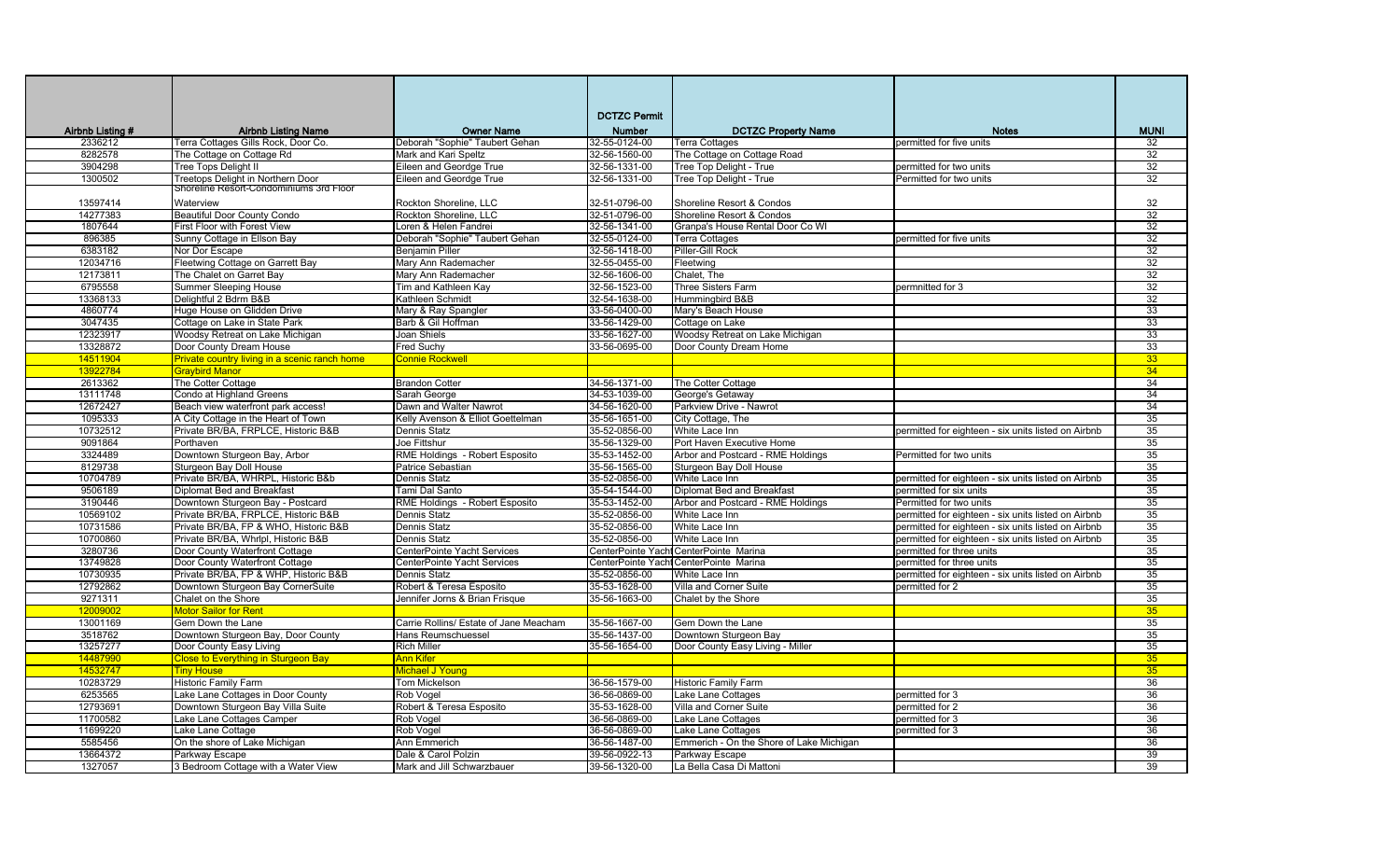|                  |                                                                               |                                                | <b>DCTZC Permit</b> |                                   |                  |             |
|------------------|-------------------------------------------------------------------------------|------------------------------------------------|---------------------|-----------------------------------|------------------|-------------|
| Airbnb Listing # | <b>Airbnb Listing Name</b>                                                    | <b>Owner Name</b>                              | <b>Number</b>       | <b>DCTZC Property Name</b>        | <b>Notes</b>     | <b>MUNI</b> |
| 5586852          | Door County Bayshore Sunset View                                              | Helen & Robin Urban                            | 42-56-1500-00       | Urban - 1052 Bayshore             |                  | 42          |
|                  |                                                                               | Bur Wholesale Company - John Bur               | 42-56-1666-00       | Waterfront Cottage - BUR          |                  | 42          |
| 8898775          | Viking Village 2 Bedroom Flat                                                 | <b>Andrew Valentincic</b>                      | 46-50-1596-00       | <b>Viking Village</b>             | permitted for 13 | 46          |
| 10907613         | Sunrise A Frame on the lake                                                   | <b>Andrew Valentincic</b>                      | 46-50-1596-00       | <b>Viking Village</b>             | permitted for 13 | 46          |
| 4799617          | Shoreline Log Cottage on Island                                               | Kathleen Cascio                                | 46-56-1510-00       | Danish Log Cabin                  |                  | 46          |
| 5580349          | <b>Quiet Vacation Home</b>                                                    | Debra L. Sheridan                              | 46-56-1526-00       | <b>Island Legacy House</b>        |                  | 46          |
| 714587           | Quiet Cabin with Deck in Woods                                                | Jim Beneda                                     | 46-56-1575-00       | Quiet Cabin in the Woods - Beneda |                  | 46          |
|                  |                                                                               |                                                |                     |                                   |                  |             |
| 11389754         | Charming Near Town Motel Room                                                 | <b>Andrew Valentincic</b>                      | 46-50-1596-00       | <b>Viking Village</b>             | permitted for 13 | 46          |
| 13156138         | Cute Affordable Cabin on Island<br>Coffee Creek Cabins "Biker Cabin" on Wash. | Dawn Chier                                     | 46-55-0731-00       | Coffee Creek Cabin                | permitted for 2  | 46          |
|                  |                                                                               |                                                |                     |                                   |                  |             |
| 13378765         | Island                                                                        | Dawn Chier                                     | 46-55-0731-00       | Coffee Creek Cabin                | permitted for 2  | 46          |
| 6541476          | <b>Charming Waterfront Cottage</b>                                            | Alex Trueblood                                 | 46-56-1411-00       | <b>Trueblood Cottage</b>          |                  | 46          |
| 10943813         | Camp Villa B&B                                                                | Not Door County Comes up in Door County Search |                     |                                   |                  | Outside DC  |
| 7476396          |                                                                               | Not Door County Comes up in Door County Search |                     |                                   |                  | Outside DC  |
| 1075853          |                                                                               | Not Door County Comes up in Door County Search |                     |                                   |                  | Outside DC  |
| 443694           | Lundgren Tree Farm                                                            | Not Door County Comes up in Door County Search |                     |                                   |                  | Outside DC  |
| 11010408         | <b>Sand Beach Cabin</b>                                                       | Not Door County Comes up in Door County Search |                     |                                   |                  | Outside DC  |
| 6313367          |                                                                               | Not Door County Comes up in Door County Search |                     |                                   |                  | Outside DC  |
| 6693529          |                                                                               | Not Door County Comes up in Door County Search |                     |                                   |                  | Outside DC  |
| 1471844          |                                                                               | Not Door County Comes up in Door County Search |                     |                                   |                  | Outside DC  |
| 8900070          | <b>Flom Retreat</b>                                                           | Not Door County Comes up in Door County Search |                     |                                   |                  | Outside DC  |

| <b>MUNI</b> |                       | # of Airbnb Properties |                            |
|-------------|-----------------------|------------------------|----------------------------|
| 2           | <b>Baileys Harbor</b> |                        |                            |
| 6           | Clay Banks            |                        |                            |
| 8           | Town of Egg Harbor    | $\sim$                 |                            |
| 9           | Village of Egg Harbor | $\Omega$               |                            |
| 11          | Ephraim               |                        |                            |
| 12          | Gibraltar             |                        |                            |
| 14          | Town of Forestville   |                        |                            |
| 15          | Town of Jacksonport   | 3                      |                            |
| 27          | Nasewaupee            | $\sqrt{2}$             |                            |
| 32          | <b>Liberty Grove</b>  | $\overline{20}$        |                            |
| 33          | Sevastopol            |                        |                            |
| 34          | Sister Bay            |                        |                            |
| 35          | City of Sturgeon Bay  | 22                     |                            |
| 36          | Town of Sturgeon Bay  | $\sim$<br>'n           |                            |
| 39          | Gardner               | $\sim$                 |                            |
| 42          | Union                 |                        |                            |
| 46          | Washinton Island      | ∩                      | 111 TOTAL IN DC            |
|             | NOT IN DOOR COUNTY    |                        |                            |
|             |                       |                        | 115 TOTAL BY SEARCH FOR DC |

| Not active on Airbnb in search but can search by ID # |                                   |                        |               |                       |                           |  |  |
|-------------------------------------------------------|-----------------------------------|------------------------|---------------|-----------------------|---------------------------|--|--|
| 8036265                                               | Three Sisters Garage Loft         | Tim and Kathleen Kay   | 32-56-1523-00 | Three Sisters Farm    | permitted for three units |  |  |
| 5974438                                               | Charisma 34ft Sailboat            | Helen & Robin Urban    | 35-59-1501-00 | Charisma Sailboat     |                           |  |  |
| 6006127                                               | Highview Lodge, 40 Private Acres  | <b>Matthew T Reese</b> | 46-56-1279-00 | <b>Highview Lodge</b> |                           |  |  |
| 11165648                                              | Luxury Rooms in heart of Ephraim  | Diane Taillon          | 11-52-1583-00 | Hillside Inn Ephraim  | permitted for             |  |  |
| 11819966                                              | Door County Log Cabin in Ephraim  | Diane Taillon          | 11-56-0963-00 | Log Cabin Place       | permitted for 3           |  |  |
| 11819036                                              | Door County Log Cabin in Ephraim! | Diane Taillon          | 11-56-0963-00 | Log Cabin Place       | permitted for 3           |  |  |